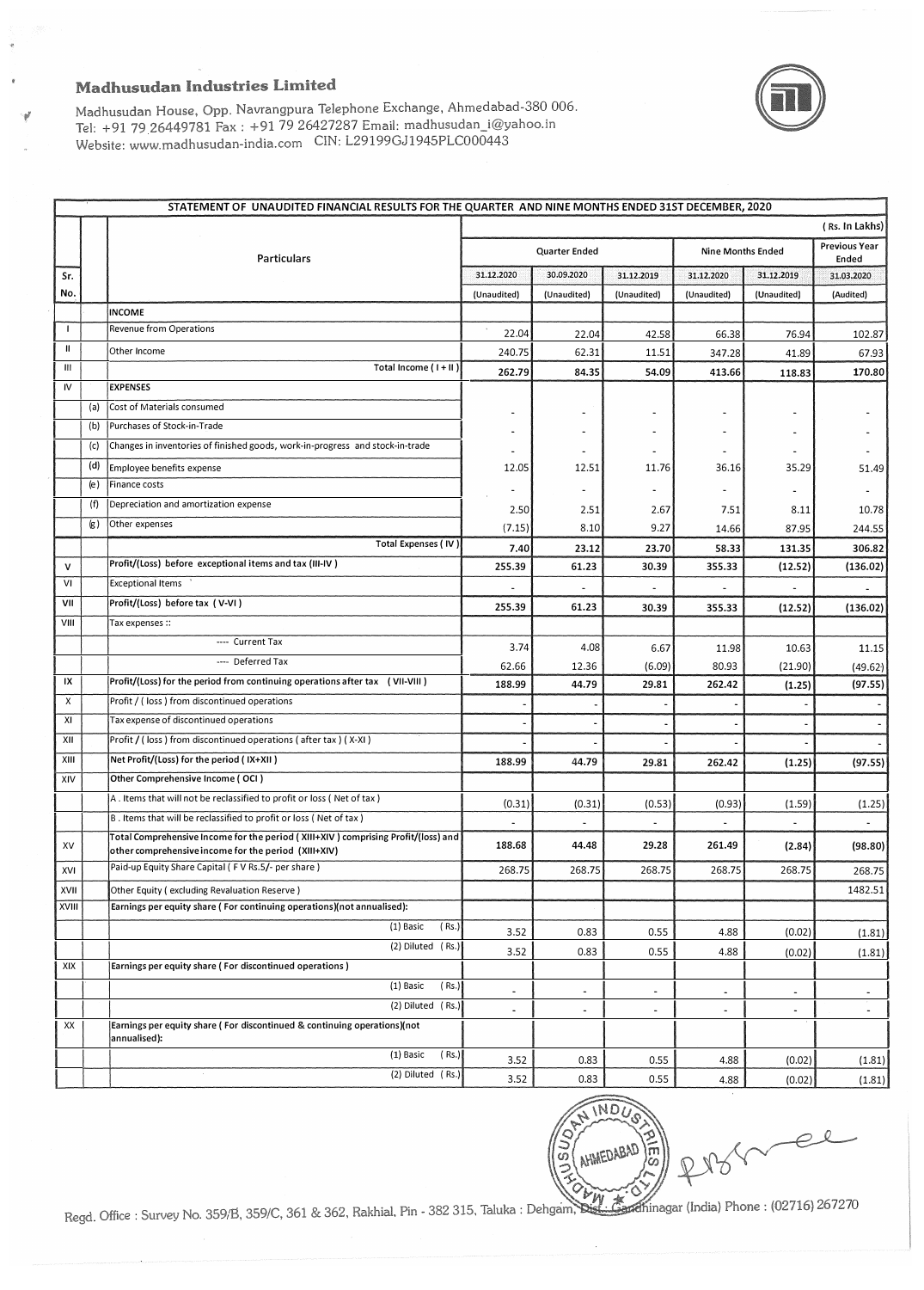## MADHUSUDAN INDUSTRIES LIMITED

#### Notes:

- 1. The above unaudited financial results for the quarter and nine months ended 31<sup>st</sup> December, 2020 have been reviewed by the Audit Committee and then approved by the Board of Directors at their respective meetings held on 8<sup>th</sup> February, 2021.
- 2. The above unaudited financial results have been prepared in compliance with the recognition and measurement principles of the Companies (Indian Accounting Standards) Rules, 2015 (Ind AS), as amended from time to time, prescribed under section 133 of the Companies Act, 2013 and other recognised accounting practices and policies to the extent applicable.
- 3. The Management has evaluated the possible effects that may result from the pandemic relating to COVID-19 in the preparation of these financial results including the recoverability of carrying amounts of financial and non-financial assets and based on its review and current indicators of future economic conditions, there is no significant impact on its financial results. In developing the assumptions relating to the possible future uncertainties in the global economic conditions because of  $\text{COVID} - 19$ , the Company has, at the date of approval of these financial results, used internal and external sources of information on the future performance of the Company. The impact of COVID -19 on the Company's financial results may differ from that estimated as at the date of approval of these financial results.
- 4. The Statutory Auditors of the Company have carried out a "Limited Review" of the unaudited financial results for the quarter and nine months ended 31<sup>st</sup> December, 2020 and have expressed an unmodified review opinion on these financial results.
- 5. The Company's operation comprises predominantly of business segment-Income from Lease of Property.
- 6. Figures of the previous periods have been regrouped/reclassified / restated wherever consider necessary.

Date: 08.02.2021 Place: Ahmedabad



For, Madhusudan Industries limited  $Q$ 

By Order of the Board of Directors

Rajesh B. Shah Director (DIN: 00607602)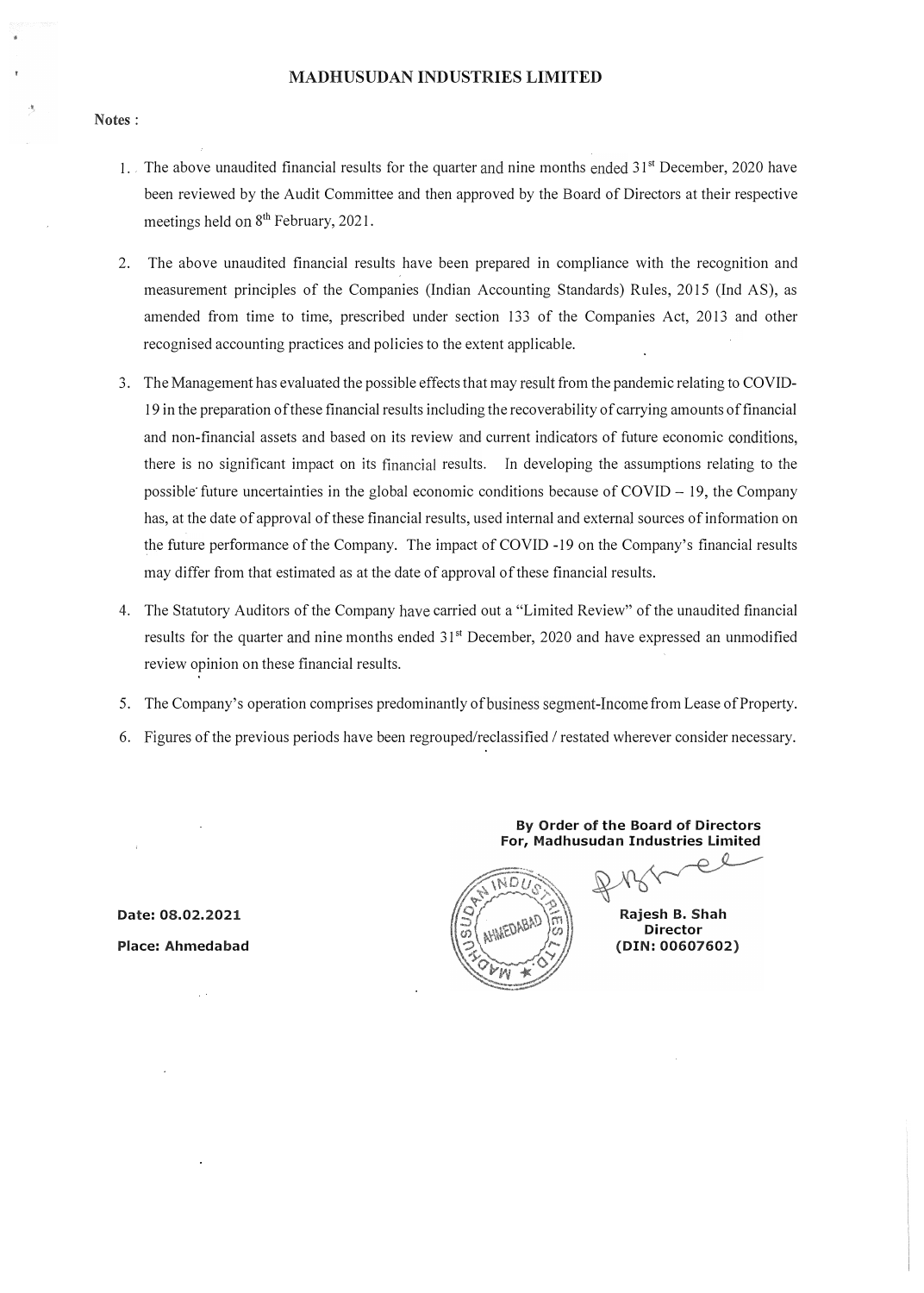Chartered Accountants



2, Nilima Park, Next to Rasranjan, Near Vijay Cross Road, University Road, Ahmedabad 380 009, Gujarat. India. Phone: 079-27912567 (0) 27912566 (R) / (0) e-mail : shaileshashah@gma1l.com

SHAILESH A. SHAH F.C.A., DISA (ICAI)

> Independent Auditor's Limited Review Report on Interim Financial Results of the Madhusudan Industries limited under Regulation 33 of the SEBI (listing Obligations and Disclosure Requirements) Regulations, 2015

THE BOARD OF DIRECTORS, MADHUSUDAN INDUSTRIES LIMITED

We have reviewed the accompanying statement of unaudited financial results ("the Statement") of MADHUSUDAN INDUSTRIES LIMITED ("the Company") for the quarter and nine months ended 31<sup>st</sup> December, 2020 attached herewith, being submitted by the Company pursuant to the requirements of Regulation 33 of the SEBI (Listing Obligation and Disclosure Requirements) Regulations, 2015 ('Listing Regulations'), as amended.

This statement, which is the responsibility of the Company's management and has been approved by the Board of Directors, has been prepared in accordance with the recognition and measurement principles laid down in Indian Accounting Standard 34 "Interim Financial Reporting" ("Ind AS 34"), prescribed under section 133 of the Companies Act, 2013, and other accounting principles generally accepted in India and in compliance with Regulation33 of the Listing Regulations. Our responsibility is to issue a report on the Statement based on our review.

We conducted our review in accordance with the Standard on Review Engagement (SRE) 2410, "Review of interim Financial Information Performed by the Independent Auditor of the Entity" issued by the Institute of Chartered Accountants of India ("ICAI"). This standard requires that we plan and perform the review to obtain moderate assurance as to whether the Statement is free of material misstatement. A review is limited primarily to inquiries of Company personnel and analytical procedures applied to financial data and thus provides less assurance than an audit. We have not performed an audit and accordingly, we do not express an audit opinion.

Based on our review conducted as above, nothing has come to our attention that causes us to believe that the accompanying statement of unaudited financial results, prepared in accordance with the applicable Indian Accounting Standards and other recognized accounting practices and policies, has not disclosed the information required to be disclosed in terms of Regulation 33 of the SEBI (Listing Obligations and Disclosure Requirements) Regulations, 2015, as amended, including the manner in which it is to be disclosed, or that it contains any material misstatement.

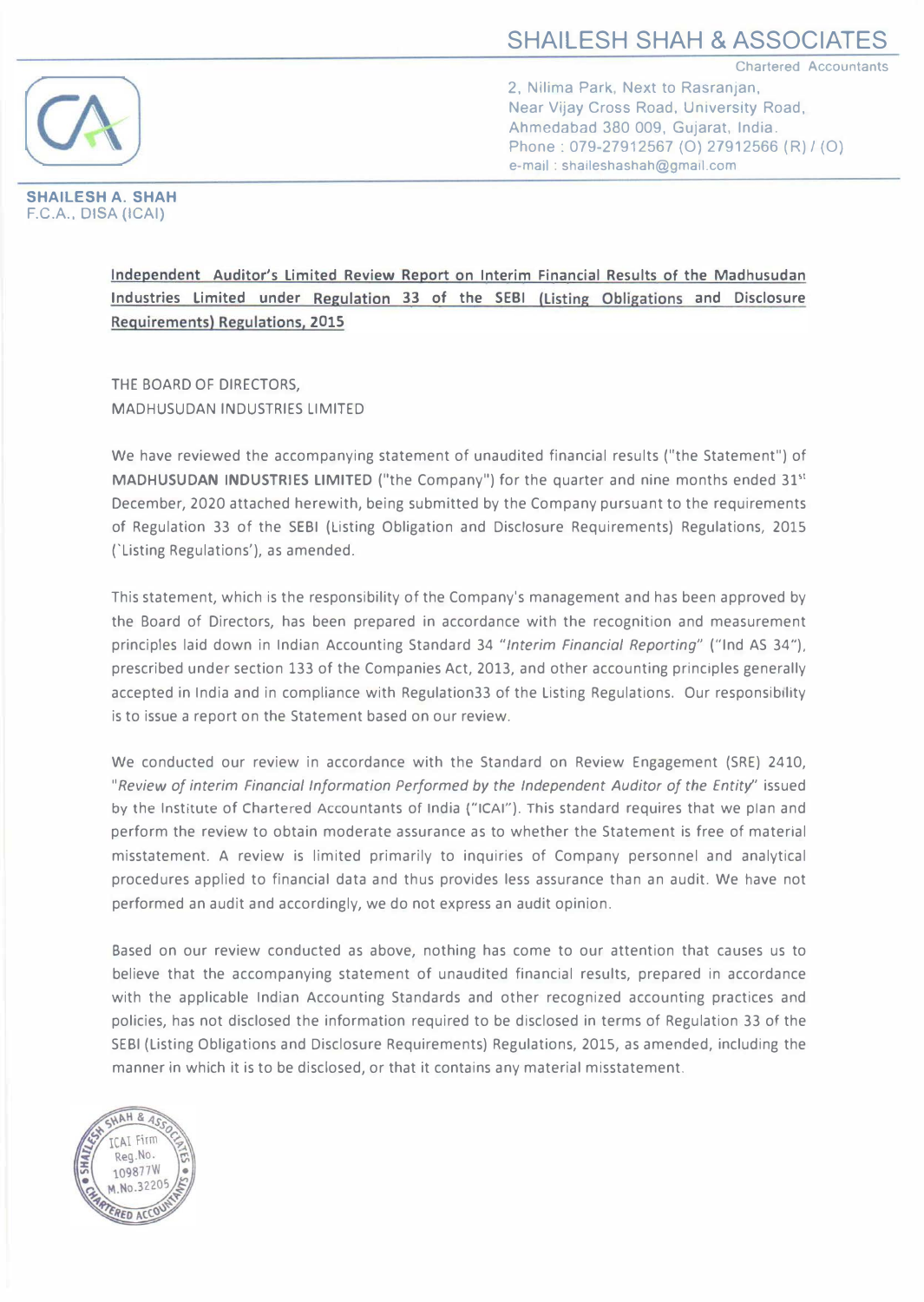# Other Matter

We draw attention to Note No. 3 to the statement which states the impact of COVID - 19 pandemics on the operations of the company and the management assessment thereon.

Our conclusion on the statement in respect of "Other Matter" stated above is not modified.

For Shailesh Shah & Associates Chartered Accountants ICAI Firm Reg. No. 109877W

stal

CA. Shailesh A. Shah Proprietor Membership No. 32205 UDIN: 21032205AAAAAD7893



Place: Ahmedabad Date: 08<sup>th</sup> February 2021